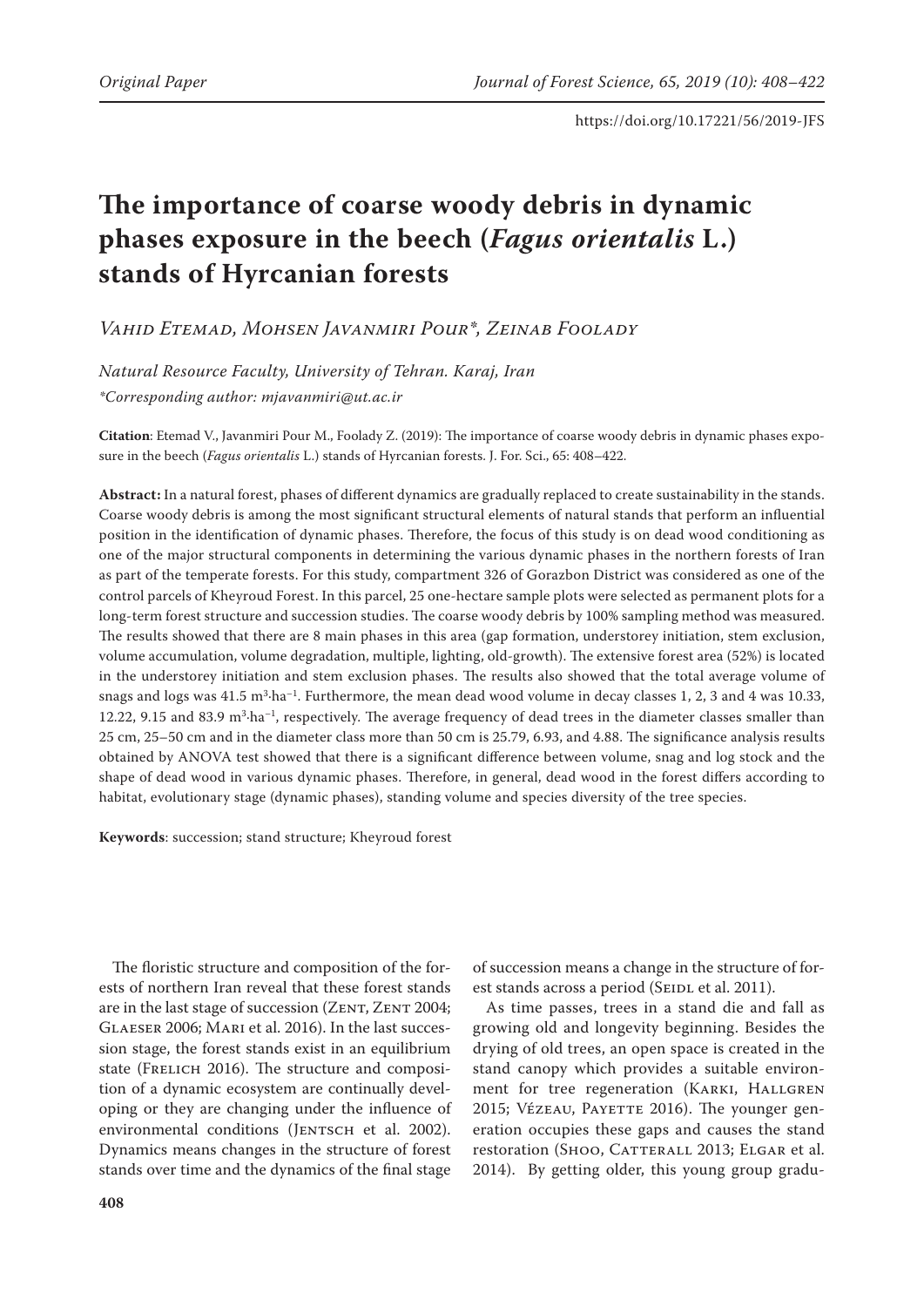ally comes to the higher storey and is responsible for other tasks than mature trees. Lastly, this cycle continues with the aging and end of the longevity (PEIXOTO et al. 2018).

In a natural forest, the diversity of the development stages is noticeable (GLATTHORN et al. 2017) when the initial stage (increasing the sizes), the optimal stage (volume accumulation) and the decay stage have been identified in the Hyrcanian forests (Sefidi et al. 2010).

Different structure and composition in the dynamic process lead to the formation of relatively stable states that are called phases (Bobiec 2002). In a natural forest, phases of different dynamics are gradually replaced to create sustainability in the stands (Sноконоva et al. 2009). The growing up stage (initial stage) includes gap formation, understorey initiation and regeneration phases. Volume accumulation, lightning and stem exclusion phases were recognized in the stability stage (optimal stage) and finally the decline stage (decay stage) includes old growth and volume degradation ( $\acute{o}$ DOR et al. 2002).

The dynamics of forest stands or the process of transformation of forest stands is the conversion of forest stands over time (Oliver, Larson 1996). Structural components such as living trees, dead trees, forest gaps perform an influential role in determining the dynamic phases. Dead wood is one of the most important structural basics of natural stands which can have different diameters depending on their species and their ecological nature (Clinton et al. 1993; Yamamoto 2000; Franklin et al. 2007; RICHARDS, HART 2011). The dead tree is also an important structural characteristic of the natural and old-growth forests which encompasses a wide range of ecological and biochemical functions (Harmon et al. 1986). The coarse woody debris can be considered as an adequate and indispensable indicator in the nutrient cycle, long-term carbon storage, forest regeneration, production and sustainability, and forest biodiversity assessment of forest ecosystems (Harmon et al. 1986; HUSTON 1996; HARMON, SEXTON 1996; STEVEN 1997; STURWANT et al. 1997; McCOMB, LINDMAYer 1997; Larsen 2001; Atici et al. 2001).

Today it is known that more than a third of European forest tree species for the survival depends on old and dead trees (CHRISTENSEN et al. 2005). In addition, dead trees afford the habitat and needed nutrients for birds, bats, and other mammals and

are important for small forest species such as insects, fungi, nematodes (Alien et al. 2000; Hilman-Kleveson 2001; Norden et al. 2004; Xi et al. 2009), lichens and non-vascular plants (PALLETTO et al. 2008) and vascular plants and vertebrates (Sitonen 2001). They additionally perform an influential role in the health and fertility of the forest (Zhou et al. 2007). Despite the importance of dead trees, nowadays, in many forests there is a small stock that can be due to improper management operations in commercial forests and even protected areas (CRONKLETON et al. 2012). The average number and volume per hectare of dead trees are generally less than 2% in many forests, including forests of Europe and the Caucasus, except for less intact natural and protected forests (CHRISTENSEN et al. 2005). However, their ecological role has been recognized for a long time (ELTON 1966). Reducing the importance of the production function of temperate and boreal forests has led to a change in the attitude to the role of dry trees in ecosystem processes (Harmon et al. 1986).

Dead trees in the forest usually include standing and rooted trees, fallen trunks, rotten and rootstock trees, and perforated trunks. The total number of dead trees between 1 to  $342 \text{ m}^3 \cdot \text{ha}^{-1}$ , the portion of dead trees between 24% to 73%, standing dead trees between 27% to 41%, and most of them are between 2 to 3 decay degrees, are obtained in pure and mixed beech stands of natural and protected forests (Korpel 1995; Mayer 1999; Saniga, Schütz 2001; Friedmann, Walheim 2000; Javeresky et al. 2002; Montford et al. 2002; Christensen et al. 2005; MOTTA et al. 2006; MAYER, SCHMIT 2011).

Dead standing trees provide habitats for wildlife in the forest. Dead trees provide a new ecological niche for many plants and animals and play an essential role in the nutrient cycle (McComb et al. 1993; Santiago, Amanda 2005).

An outstanding feature of natural forests is that these forests have large amounts of coarse woody debris in different stages of decay, as well as high numbers of live trees and old trees with dry parts (WIRTH et al. 2009). Generally, the affluence and volume of dead wood in the forests depend on the type of forest, volume of production, succession stages, pattern of natural distribution, type and incidence of human activities, records of harvesting, type of management and climatic characteristics and habitat soil (CHRIStensen et al. 2003). Dead wood, as an important part of the structure of forest stands, is always considered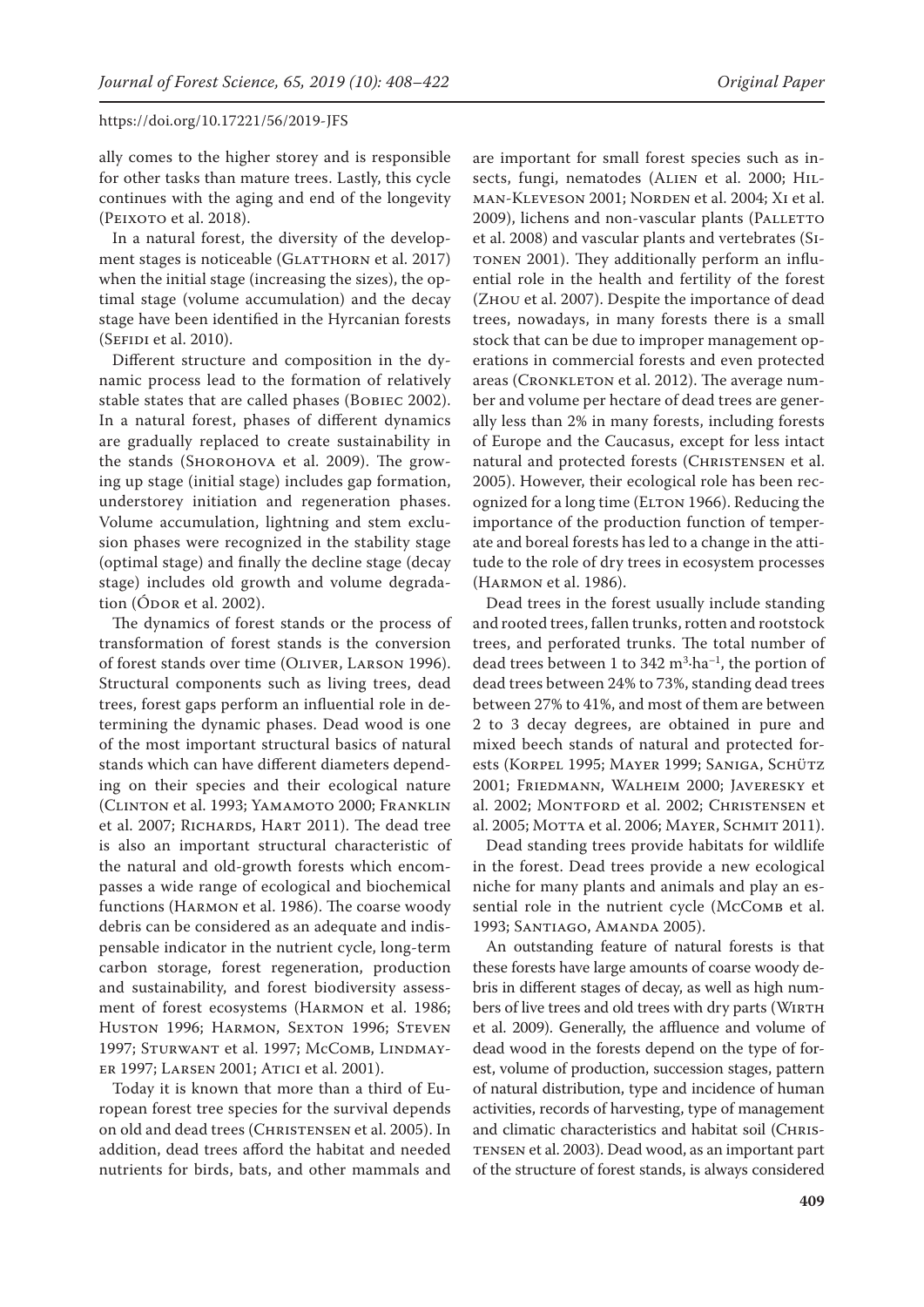in the studies of forest stand dynamics (SEFIDI, MARvie-Mohadjer 2010).

Therefore, the focus of this study is on coarse woody debris conditioning as one of the principal structural components in determining the dynamics of various phases in the northern forests of Iran as part of the temperate forests. Therefore, this study tries to answer the question about the role of this structural component in the various dynamic phases.

# **Material and methods**

## **Study area**

The study area is located in Kheyroud Nowshahr Educational and Experimental Forest, seven kilometres east of Noshahr in Mazandaran province, between 51°32'30'' to 51°35'25'' north latitude and 36°27'30'' to 36°40'25'' east longitude in the geographical coordinate system. Gorazbon District is the third district of the forests under the management of the Natural Resources Faculty (NRF), which is situated at an altitude of 540–1,350 m a.s.l. The Gorazbon District has 27 compartments and its area is 934.24 hectares. This forest is bounded from the north to the southern edge by the forests of Chalandar (watershed 46) and from the east by the forests of the Chelir district, to the south by the Kheyroud River, and to the west by the forests of the Namkhaneh district. In this study, compartment 326 was considered, which is one of the control sites of Kheyroud forest (Fig. 1). Parcels 326

and 327 are intended to be part of a control unit that will not be harvested in any way and will therefore be suitable for long-term research activities. Based on typology studies (ETEMAD et al. 2013), the pure beech type occupies the majority of these two parcels.

# **Method of studying**

After preliminary studies according to the study objectives, parcel 326 was selected as the studied area, considering that the type is pure beech, and moreover as a control parcel. In this area 25 onehectare plots were selected as permanent plots for the long-term research studies of forest structure and succession, all of them are separated by blue from each other and all the trees in them are numbered. Since the beginning of forestry activities no management practices on compartment 326 have been done so far.

# *Dynamics phases*

Different structure and composition in a dynamic process result in relatively stable formations that are called dynamic phases. In a natural forest, different phases are gradually replaced to create the stand stability. Eight phases have been identified in the forests of northern Iran (SEFIDI 2012).

The main characteristics of gap formation phases include high stocking of standing live trees and dead trees, large gap frequency and their area, presence of thick-bodied dead trees in early stages



Fig. 1. Location of the study area in Iran (51°32'30'' to 51°35'25'' north latitude, 36°27'30'' to 36°40'25'' east longitude)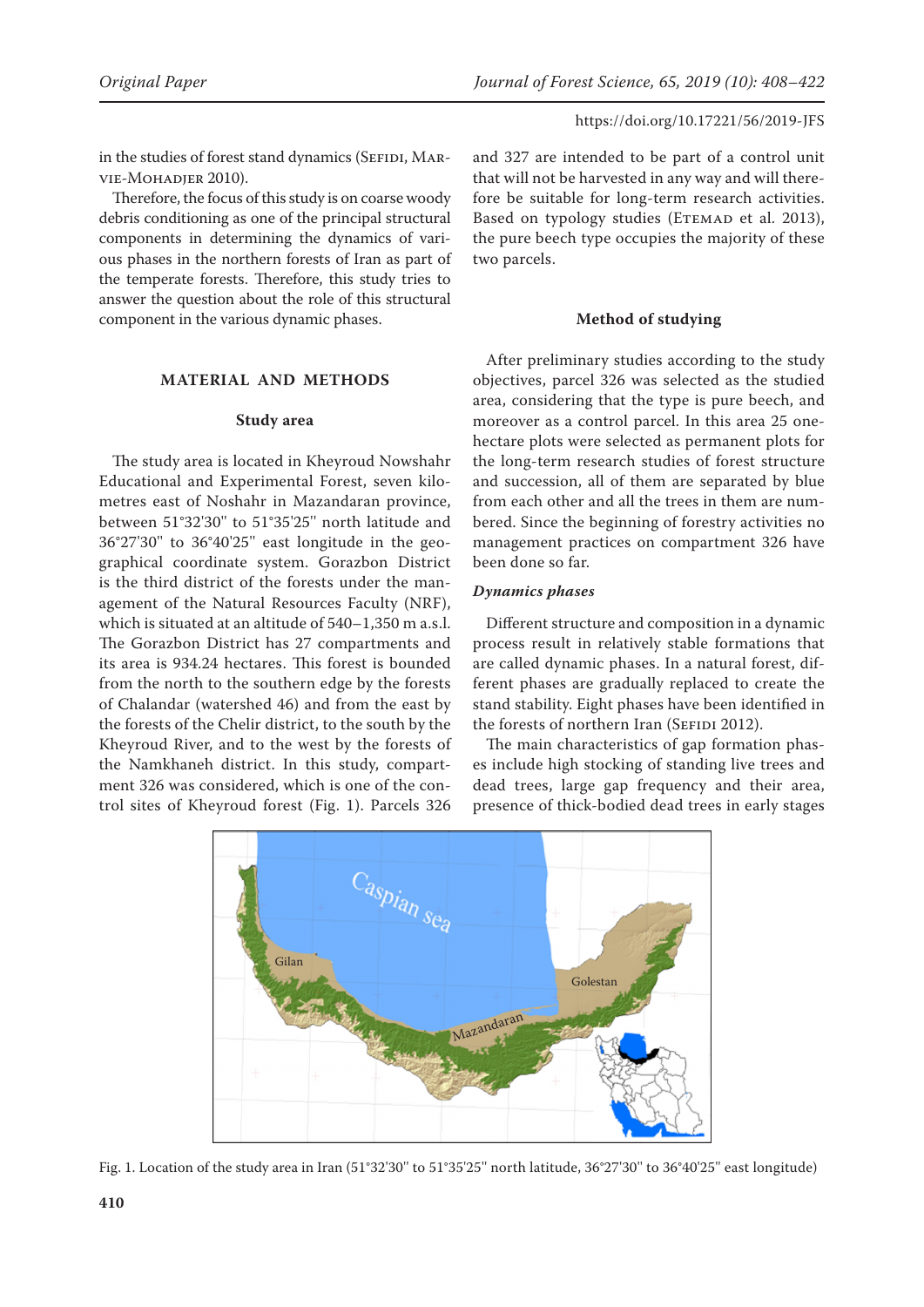of decay, the tree distribution curve is rather descending, and reducing the number of trees more than 100 cm in diameter than equilibrium curve.

The main traits of understorey initiation phase consist of standing volume more than average (thick trees of previous generations), high number of seedlings more than 130 cm in height, the tree distribution curve is rather descending, the highest presence of trees in 10–20 diameter classes, and the number per hectare is high and the stand often has two or more storeys.

The main traits of stem exclusion phase include medium standing volume (thick trees of previous generations), low number of seedlings taller than 130 cm, the tree distribution curve is irregular and the highest presence of trees exists in 20–40 cm diameter classes, the number per hectare is low and the stand often has a single storey, canopy cover is completely closed, low gap number and their small area.

The major properties of lightning phase include medium standing volume and median diameter, low seedling frequency, most features similar to the stem exclusion phase, the number per hectare is low and the stand often has a single storey, open canopy cover, high gap number and their small or medium area.

The chief factors of volume accumulation phase consist of high standing volume and median diameter, low height growth and high diameter growth, the tree distribution curve in middle classes more than equilibrium forest, low number of seedlings more than 130 cm in height, close canopy cover and low gap number and their small area, the number per hectare is low and the stand often has one or two storeys.

The principal elements of old-growth phase comprise the tree distribution curve in middle classes more than equilibrium forest, high standing live volume, dead trees and median diameter, low height diameter, the number per hectare is relatively low and the stand has two storeys, and medium number of gaps and canopy cover.

The chief traits of volume degradation phase include most of the old-growth features associated with severe volume reduction, high standing live volume, dead trees, high tree diameter, the ratio of dead tree volume than live trees (more than 20%), the presence of thick-bodied dead trees in early decay stages, reduction in the tree distribution curve in more than 100 cm diameter class than balance curve, the number per hectare is relatively low and the stand has two storeys and medium number of gaps and their size.

The basic properties of mixed or complex phase consist of complexity in forest structure, having multiple phase attributes, variety in disturbance with irregular repetition, reducing the tree dispersion curve and close to equilibrium curve, the presence of trees on most diameter classes, variety in size, quality and type of dead trees.

# **Measurement method for standing and fallen dead wood**

In practice, the coarse woody debris is divided into standing and fallen categories (Von Oheimb et al. 2005). In this study, standing dead trees with a diameter of more than 7.5 cm, which were standing or trunks with a height of more than 1.3 m, were measured. Moreover, the fallen trees including trees (diameter greater than 7.5 cm) and fallen parts of large trunks or big branches with  $\leq 7.5$  cm diameter in the bigger trunk and minimum length of 1.3 meters were measured and recorded. For determining the volume, height, and diameter of all dead trees, the length and diameter of fallen trunks were measured. In trunk and branch fallen parts, their length, thin head diameter, middle diameter, and thick head diameter were measured. Furthermore, due to the importance of decomposition and decay of dead trees and their role in the forest environment, decay degree of standing and fallen dead trees was studied separately.

The coarse woody debris is classified into four classes according to the degree of decay. The tree freshly dried, the crown is healthy, often thin branches still exist, the bark of the tree remains healthy and wood stays quite hard (first-level decay). The dead tree crown is not broken yet. Most branches are dry and fallen, the bark of the tree decreases at the onset of separation from the trunk and the wood stays still hard (second-level decay). The dead tree crown is crushed. The tree continues without bark and branches, and the wood is hard (third-level decay). The top of the dead trees is broken regularly. There is neither bark nor huge branches. Hardwood is turning into soft wood. More than 70% of the wood has become soft wood (fourth-level decay) (Thomas et al. 1979; Sollins 1982; ATICIE et al. 2008).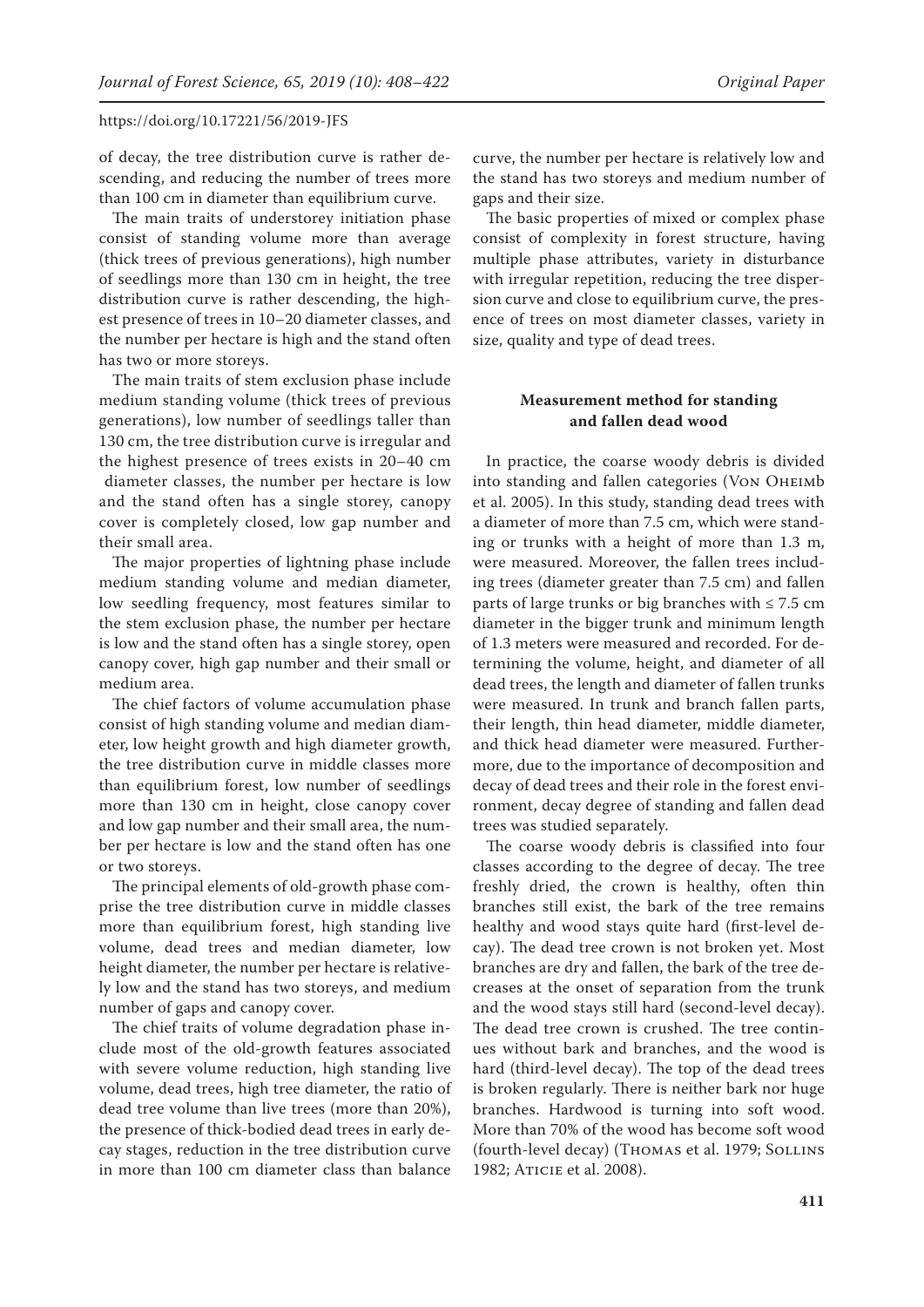Smalian's (Eq. 1) and Huber's (Eq. 2) equation were used to calculate the volume of dead wood because the longitudinal shape of the trunk was like an incomplete paraboloid.

$$
V = \frac{g_1 + g_2}{2} \times h \tag{1}
$$

$$
V = g_m \times h \tag{2}
$$

where:

 $g_1, g_2, g_m$  – lower, upper and middle cross-sections, respectively

*h* – incomplete parabolic height.

The longitudinal shape of the tree trunk from the tree collar is an initially incomplete neiloid form. The formula for calculating the volume for incomplete neiloid from the Newton equation is derived (Eq. 3).

 $v = h/6 \times (g_1 + 4g_m + g_2)$  (3)

where:

*h* – incomplete neiloid height,

 $g<sub>1</sub>$  – under cross-sectional,

 $g<sub>2</sub>$  – includes a high cross-section,

*gm* – middle cross-sectional.

It is not possible to use any of the prescribed formulas to calculate standing dead trees that have been broken. Therefore, the following relationships were used (Travaglini, Chirici 2006) considering that the diameter at breast height was measured and the target species was determined. Therefore, using the forest height curve, the total height was extracted and then the diameter reduction coefficient for each meter of the trunk was calculated from the following equation. Diameter reduction coefficient calculation from Eq. (4):

$$
d_{\rm fg} = d_{1.3}/(h - 1.3) \tag{4}
$$

where:

 $d_{\rm fg}$  – diameter reduction coefficient,

 $d_{1,3}$  – diameter at breast height,

*h* – total height.

Middle diameter calculation equation (Eq. 5):

$$
d_{\rm m} = d_{1.3} - (d_{\rm fg} \times l/2) \tag{5}
$$

where:

 $d_{\text{m}}$  – diameter at the middle height of the tree

 $d_{\text{fg}}$  – diameter reduction coefficient,

 $d_{13}$  – diameter at breast height,

*l* – length of the trunk that is broken.

Then, using the middle diameter obtained from the previous equation, Huber's formula was used to calculate the volume (Eq. 6).

$$
V = g_m \times h \tag{6}
$$

where:

*gm* – middle cross-section

*h* – incomplete paraboloid height.

The significance analysis was performed through ANOVA test after data normalization by employing the Kolmogorov-Smirnov (K-S) test via SPSS (Version 23, IBM).

#### **Results**

#### **Identified phases**

Table 1. documents the occupancy of beech stands in different phases and the distribution of each of them than each other. In this region eight

| Sub-plot 1           | Sub-plot 2           | Sub-plot 3          | Sub-plot 4           | Sub-plot 5           |
|----------------------|----------------------|---------------------|----------------------|----------------------|
| Stem exclusion       | Gap formation        | Stem exclusion      | Stem exclusion       | Understorey initiate |
| Sub-plot 6           | Sub-plot 7           | Sub-plot 8          | Sub-plot 9           | Sub-plot 10          |
| Understorey initiate | Stem exclusion       | Multi phases        | Volume degradation   | Stem exclusion       |
| Sub-plot 11          | Sub-plot 12          | Sub-plot 13         | Sub-plot 14          | Sub-plot 15          |
| Lighting             | Old-growth           | Old-growth          | Stem exclusion       | Understorey initiate |
| Sub-plot 16          | Sub-plot 17          | Sub-plot 18         | Sub-plot 19          | Sub-plot 20          |
| Old-growth           | Volume accumulation  | Lighting            | Understorey initiate | Understorey initiate |
| Sub-plot 21          | Sub-plot 22          | Sub-plot 23         | Sub-plot 24          | Sub-plot 25          |
| Stem exclusion       | Understorey initiate | Volume accumulation | Volume degradation   | Old-growth           |

Table. 1. The distribution of the development phases in a sample plot (dotted borders represent the continuity of the evolutionary phases in the natural forest stands)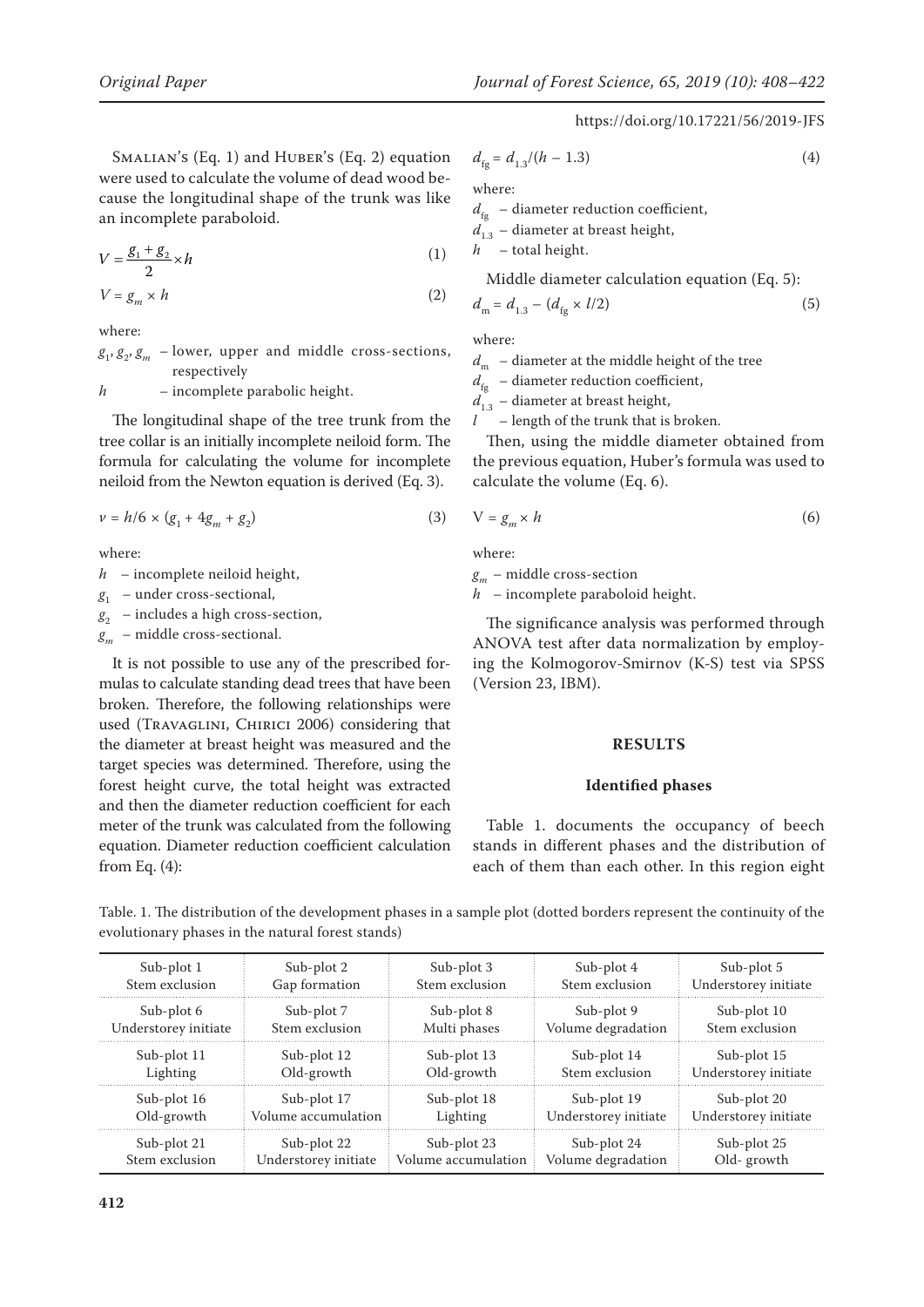| Table 2. Varieties of dead tree species, degree of decay, diameter class and shape in different dynamic phases |  |  |  |
|----------------------------------------------------------------------------------------------------------------|--|--|--|
|----------------------------------------------------------------------------------------------------------------|--|--|--|

| Species    | Ave.  | Degree of<br>decay | Mean  | Diameter<br>class | Ave   | Type  | Ave. | Type                   | Mean  |
|------------|-------|--------------------|-------|-------------------|-------|-------|------|------------------------|-------|
| Hornbeam   | 1.25  | 1                  | 10.33 | < 25              | 25.79 | Stump | 8.67 | Standing<br>(snag);(m) | 4.11  |
| Lime tree  | 0.14  | $\overline{2}$     | 12.22 | $25 - 50$         | 6.93  | Snag  | 6.57 | Fallen<br>(log); (m)   | 10.38 |
| Beech tree | 42.23 | 3                  | 9.15  | > 50              | 4.88  | Log   |      |                        | 27.00 |
| Maple tree | 0.66  | 4                  | 9.83  |                   |       |       |      |                        |       |
| Alder tree | 1.00  |                    |       |                   |       |       |      |                        |       |
| Oak tree   | 1.75  |                    |       |                   |       |       |      |                        |       |

Ave. – average

major phases were identified, each of which could have smaller cycles. For example, the volume accumulation phase may additionally have initial volume accumulation and last volume accumulation cycles. The highest area of the forest (52%) occurs in the understorey formation and stem exclusion phases. It can be an indication of the continuity and long presence of stands in these phases or because of forest stand dynamics.

of various species in the dynamic phases despite the beech dominance (Fig. 1). The mean number of coarse woody debris species in the stem exclusion, gap formation, understorey initiation, mixing (complex), volume degradation, lightning, old-growth and volume accumulation phases is 4.95, 24.5, 9.66, 5.6, 5.9, 5.75, and 33.9 per hectare, respectively.

#### **Types of species**

Fig. 2 and Table 2 illustrate the diversity of dead wood species in various dynamic phases. As Table 1 shows, the average number of dead hornbeam, lime, beech, maple, alder, and oak trees in different phases is 1.25, 0.14, 42.23, 0.66, 1 and, 1.75, respectively.

Furthermore, the results show that it's remarkable the distribution of individual dead trees per hectare

## **Total volume of dead wood (coarse woody debris)**

In general, the total average volume of standing and fallen dead trees includes 41.5 m<sup>3</sup>·ha<sup>-1</sup>. Further, the mean coarse woody debris volume in decay classes 1, 2, 3 and 4 was 10.33, 12.22, 9.15 and 9.83  $m^3$ -ha<sup>-1</sup>, respectively (Table 1).

Fig. 4 illustrates the distribution of whole dead trees in different degrees of decay in the types of dynamic phases. The mean coarse woody debris



Fig. 2. Frequency of species diversity of dead trees in various dynamic phases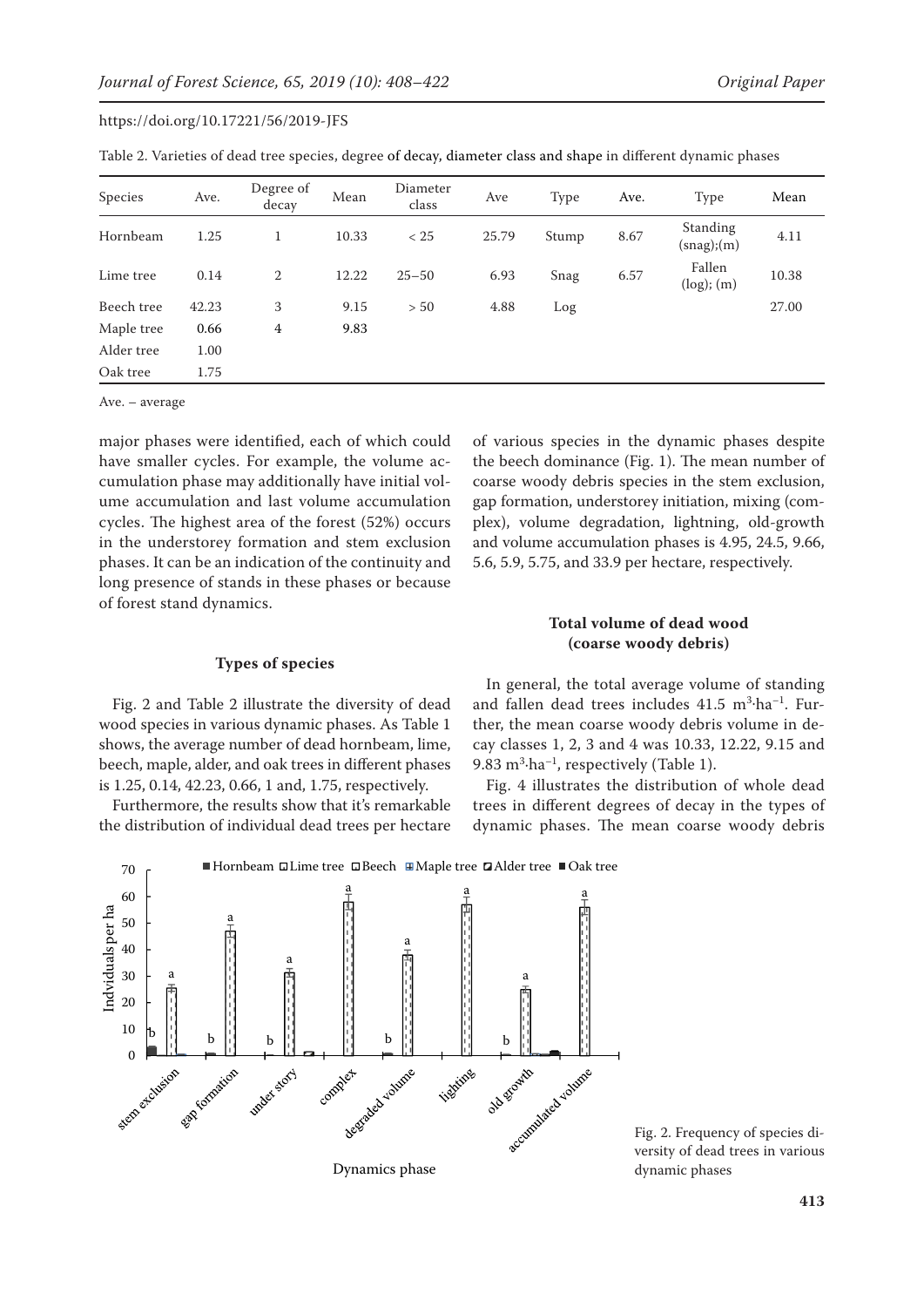

Fig. 3. Total of dead tree volume distribution at decay degrees in dynamic phases

volume in the stem exclusion, gap formation, understorey initiation, complex, volume reduction, lighting (light increasing), old-growth and volume increasing phases was  $1.86 \pm 1.76$ ,  $40.68 \pm 28.4$ ,  $7.09$  $\pm$  5.7, 6.59  $\pm$  7.7, 7.18  $\pm$  10.18, 3.29  $\pm$  3.08, 12.02  $\pm$ 10.44 and  $4.3 \pm 4.46 \text{ m}^3 \cdot \text{ha}^{-1}$ , respectively (Fig. 2). 6 Fig. 3. Total of dead trees volume distribution at decay degrees in dynamic phases.

## **The volume of standing coarse woody debris (snags)**

Fig. 3 documents the standing dead tree distribution in various degrees of decay in the types of dynamic phases. The average stock of standing dead trees in the stem exclusion (individual reduction), gap formation, understorey initiation, multiphase (complex), volume degradation, lightning, old-growth, and increasing (accumulated) volume phases amounted to  $0.63 \pm 0.58$ ,  $18.68 \pm 8.47$ ,  $4.3 \pm 3.94$ ,  $3.5 \pm 4.25$ ,  $3.86 \pm 5.03$ ,  $2.78 \pm 2.66$ , 6.18  $\pm$  6.35 and 3.1  $\pm$  3.27 m<sup>3</sup>·ha<sup>-1</sup>, respectively (Fig. 4).

Figure 5 illustrates the occurrence of logs in separate degrees of decay in the types of dynamic phases. The mean log volume in the stem exclusion, gap formation, understorey establishment, multiphase, volume reduction, lightning, old-growth, and increasing volume phases was about 1.  $23 \pm 1.18$ ,  $21.9 \pm 21.6$ ,  $2.8 \pm 2.03$ ,  $3.07 \pm 3.49$ ,  $3.62 \pm 4.98$ , 0.58  $\pm$  0.52, 6.8  $\pm$  4.08 and 1.29  $\pm$  1.28 m<sup>3</sup>·ha<sup>-1</sup>, respectively (Fig. 5).

#### **Frequency in diameter classes**

Table 2 shows the mean frequency of dead trees in the diameter classes smaller than 25, 25–50 cen-



Fig. 4. Snag volume distribution at decay degrees in each dynamic phase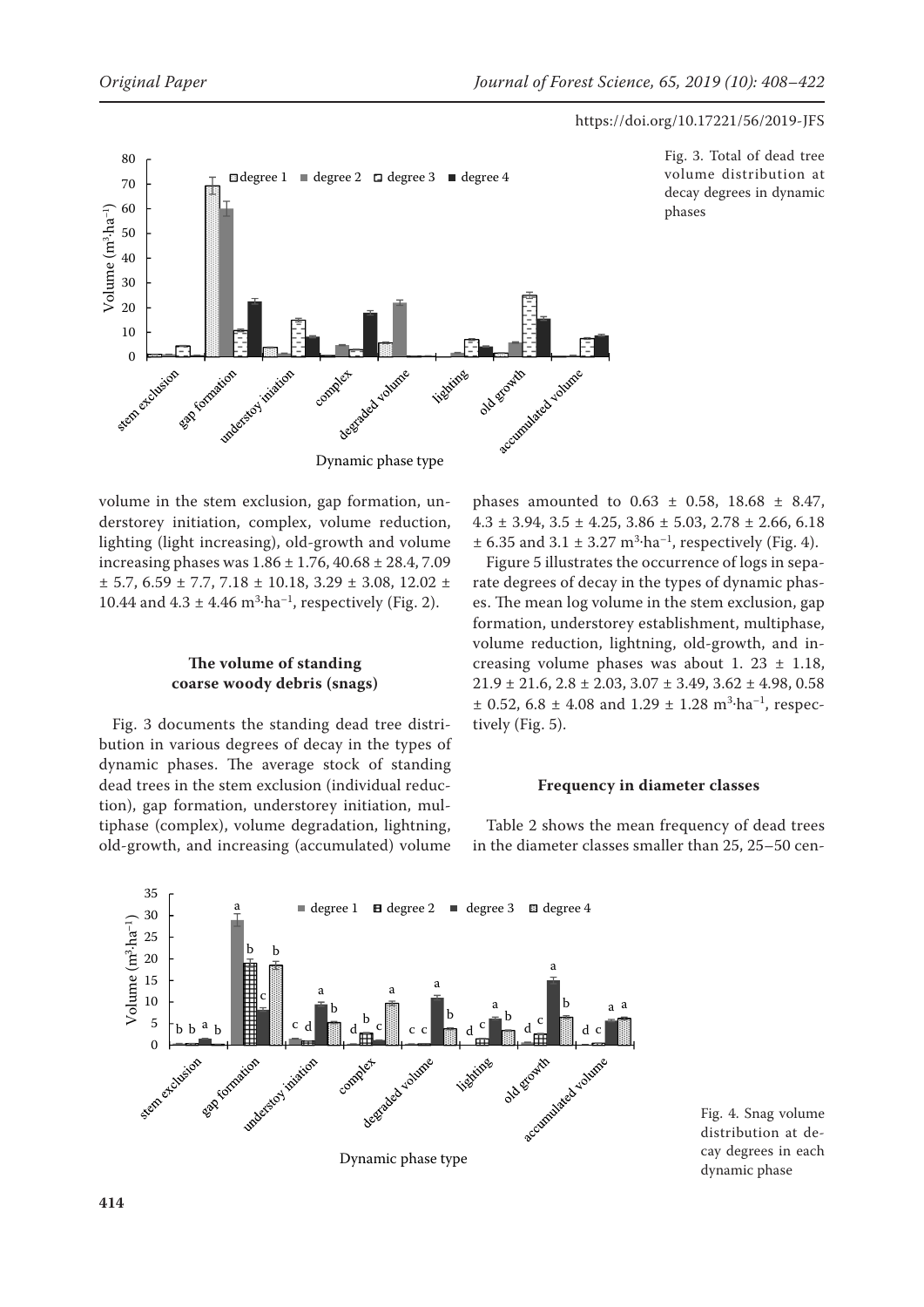

Dynamic phase type

Dynamics phase type

Fig. 5. Log volume distribution at decay degrees in dynamic phases

timetres and more than 50 centimetres. The average number of coarse woody debris individuals in the diameter classes smaller than 25 cm, 25–50 cm, and more than 50 cm equalled to 25.79, 6.93 and 4.88, respectively.

Fig. 5 reveals the coarse woody debris distribution in diameter classes in different phases. The average coarse woody debris amount in the stem exclusion, gap formation, understorey initiation, complex, volume degradation, lighting, old-growth and accumulated volume phases was  $12.33 \pm 6.2$ , 2 ± 11.15 ± 15.00, 19.33 ± 22.59, 15.9 ± 13.74, 9.5 ± 13.79,  $9.4 \pm 5.5$  and  $9.72 \pm 7.7$  m<sup>3</sup>·ha<sup>-1</sup>, respectively.

#### **Dead tree forms**

Table 2 represents the apparent shape distribution of coarse woody debris (CWD). The mean total stock volume of the stumps, snags, and logs is  $4.11 \text{ m}^3 \cdot \text{ha}^{-1}$ , 10.38  $\text{m}^3$ ·ha<sup>-1</sup> and 27  $\text{m}^3$ ·ha<sup>-1</sup>, respectively.

Fig. 6 indicates the coarse woody habitat (CWH) distribution in different phases in terms of the form. The mean frequency of coarse woody debris (CWD) forms in the stem exclusion, gap formation, understorey development, multiphase, volume degradation, lightning, old-growth, and volume accumulation phases was  $48.2 \pm 2.11$ ,  $42.4 \pm 42.5$ ,



Dynamic phase type

Fig 6. Dead wood occurrence in diameter classes in dynamic phases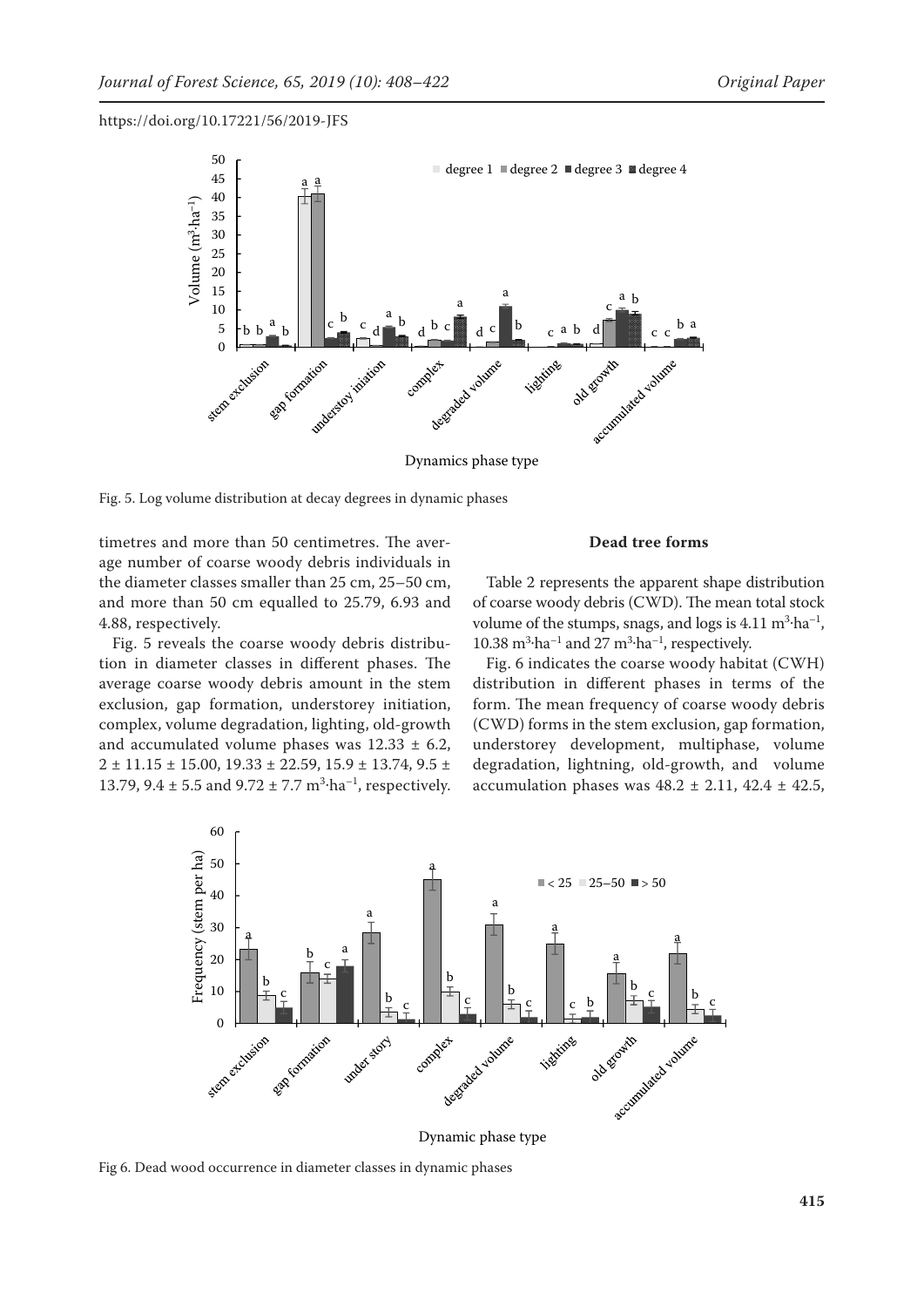

Dynamic phases type

Fig. 7. The coarse woody debris (CWD) morphological frequency in dynamic phases

 $89.52 \pm 8.8$ ,  $13.78 \pm 13.8$ ,  $9.77 \pm 8.7$ ,  $4.39 \pm 3.75$ ,  $16.03 \pm 13.66$  and  $74.5 \pm 4.9$ , respectively.

## **Dead tree (DT) height**

Table 2 shows the frequency of snag heights and log lengths in the dynamic phases. The mean height of standing dead trees (snags) and the average length of fallen dead trees (logs) were 8.67 m and 6.57 m, respectively.

Fig. 7. presents the height distribution of snags and the length distribution of logs in several phases. The average height of snags and the length of logs in the stem exclusion, gap formation, understorey initiation, complex, volume degradation, lighting, old-growth and volume accumulation phases

were  $5.46 \pm 1.18$ ,  $13.77 \pm 0.42$ ,  $13.7 \pm 20.7$ ,  $5.95$  $\pm$  1.34, 9.88  $\pm$  5.9, 6.85  $\pm$  0.49 and 6.10  $\pm$  0.14 m, respectively.

The significance analysis using ANOVA test results confirmed that there was a significant difference (95%) between the averages of total logs and snags (Table 3).

The significance analysis results showed that there was a significant difference (95%) between the occurrence forms of dead trees in various dynamic phases. However, there was no significant difference in the coarse woody debris (CWD) distribution in the diameter classes (Table 3).

The results of significance analysis were obtained by ANOVA test after data normalization by employing the Kolmogorov-Smirnov (K-S) test. The results revealed that there was no significant differ-

| Table 3. The results of ANOVA with probability ( $P = 0.05$ ) for all dead wood, standing and fallen dead wood |  |
|----------------------------------------------------------------------------------------------------------------|--|
|----------------------------------------------------------------------------------------------------------------|--|

|           |                | Sum of Squares | df | Mean Square | F     | Sig.   |
|-----------|----------------|----------------|----|-------------|-------|--------|
|           | between groups | 33.842         | 7  | 4.835       | 2.007 | 0.026  |
| Dead wood | within groups  | 57.818         | 24 | 2.409       |       |        |
|           | total          | 91.660         | 31 |             |       |        |
|           | between groups | 32.534         | 7  | 4.648       | 1.916 | 0.0111 |
| Snags     | within groups  | 58.218         | 24 | 2.426       |       |        |
|           | total          | 90.752         | 31 |             |       |        |
|           | between groups | 27.415         | 7  | 3.916       | 2.245 | 0.048  |
| Logs      | within groups  | 40.126         | 23 | 1.745       |       |        |
|           | total          | 67.541         | 30 |             |       |        |

df – degrees of freedom,  $F - F$  value, significant differences at  $\alpha = 0.05$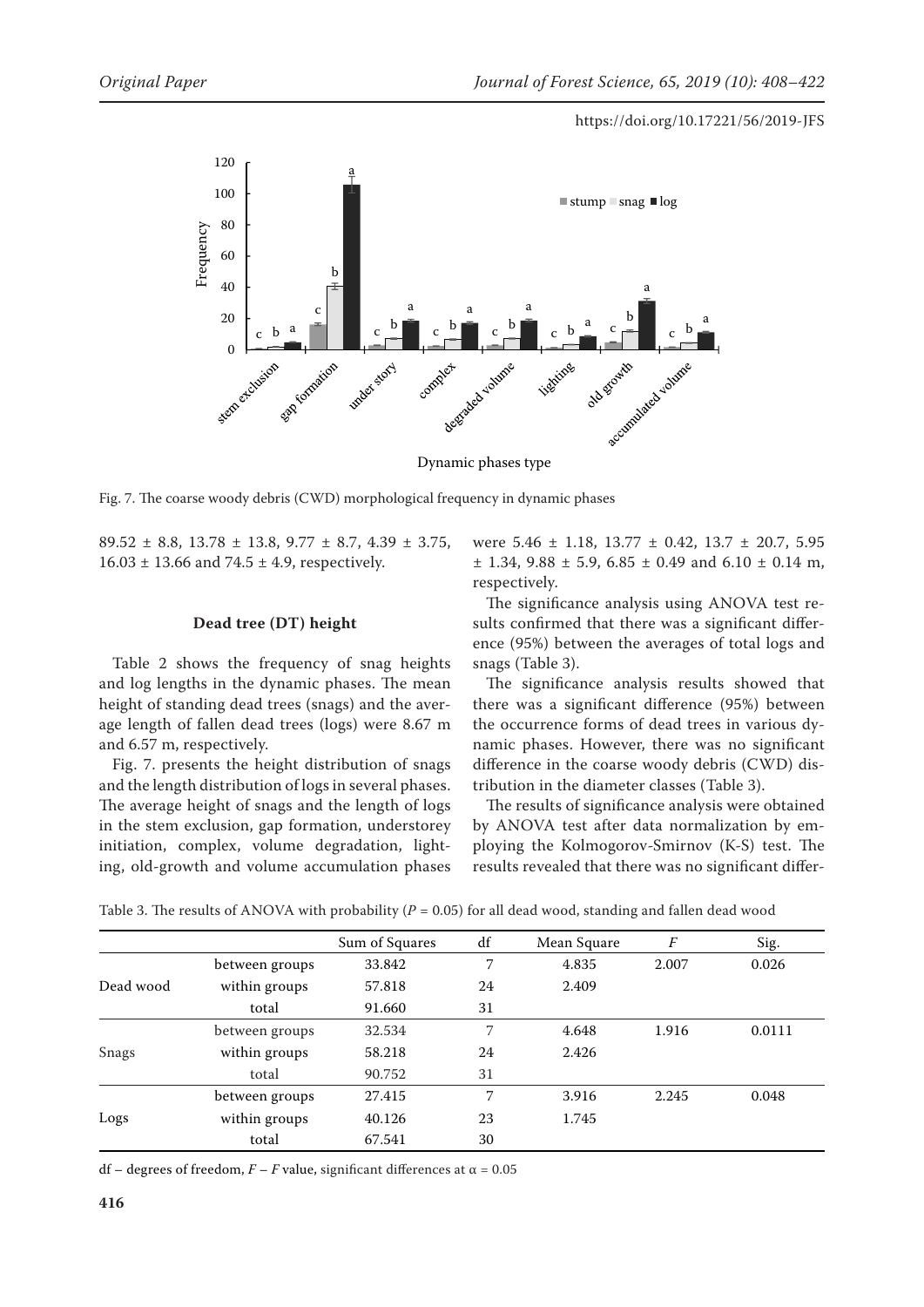

Fig. 8. Height/length status of dead trees (logs and snags) in various types of phases

ence between the mean standing dead tree height and the fallen dead tree length in different dynamic phases with probability of 95% (Table 5).

## **Discussion**

In the natural forests, the forest stands are not in a permanent circumstance even in the climax succession stage and are continually developing. These situations are referred to as developmental stages. However, the succession stages, in turn, can be divided into what is called dynamic phases. The concept of the phase is the difference of structural features such as live trees, dead trees, forest gaps and natural regeneration in each state from other states. The dead wood as one of the most notable structural components of forest stands performs an effective part in the separation of dynamic phases simultaneously with other features.

The Oriental beech (*Fagus orientalis*), which is also commercially valuable, is a species associated with the succession climax step in the Hyrcanian forests of Iran. So far, much research on it has been done (SAGHEB-TALEBI et al. 2003; SEFIDI et al. 2010; Amiri et al. 2013; Sefidi et al. 2016; Javanmiri pour et al. 2017). In general, the results of the present study determined that beech (96.74%) was the most frequent species of coarse woody debris. Other species such as hornbeam, oak, maple and alder accounted for only 3.26 % of dead wood abundance. It seems that the main reasons for the prevalence of beech species in the studied area are the lack of commercial harvesting because of the scrutinized area (control site) and also the lower rate of beech degradation in comparison with other species (Sariyildiz et al. 2005; Liziniewicz 2009). Among the logs, the frequency of beech species is higher than that of other species. In the MARAVI Mohadjer et al. (2008) study, the most prevalent

Table 4. ANOVA test results with probability  $(P = 0.05)$  for dead trees in terms of the number in diameter classes and apparent form

|                |                | Sum of Squares | df | Mean Square |       | Sig.  |
|----------------|----------------|----------------|----|-------------|-------|-------|
|                | between groups | 263.499        |    | 37.643      | 0.215 | 0.977 |
| Diameter class | within groups  | 2804.365       | 16 | 175.273     |       |       |
|                | total          | 3067.865       | 23 |             |       |       |
|                | between groups | 17.901         |    | 2.557       | 2.867 | 0.038 |
| Shape          | within groups  | 14.270         | 16 | 0.892       |       |       |
|                | total          | 32.171         | 23 |             |       |       |

df – degrees of freedom,  $F - F$  value, significant differences at  $\alpha = 0.05$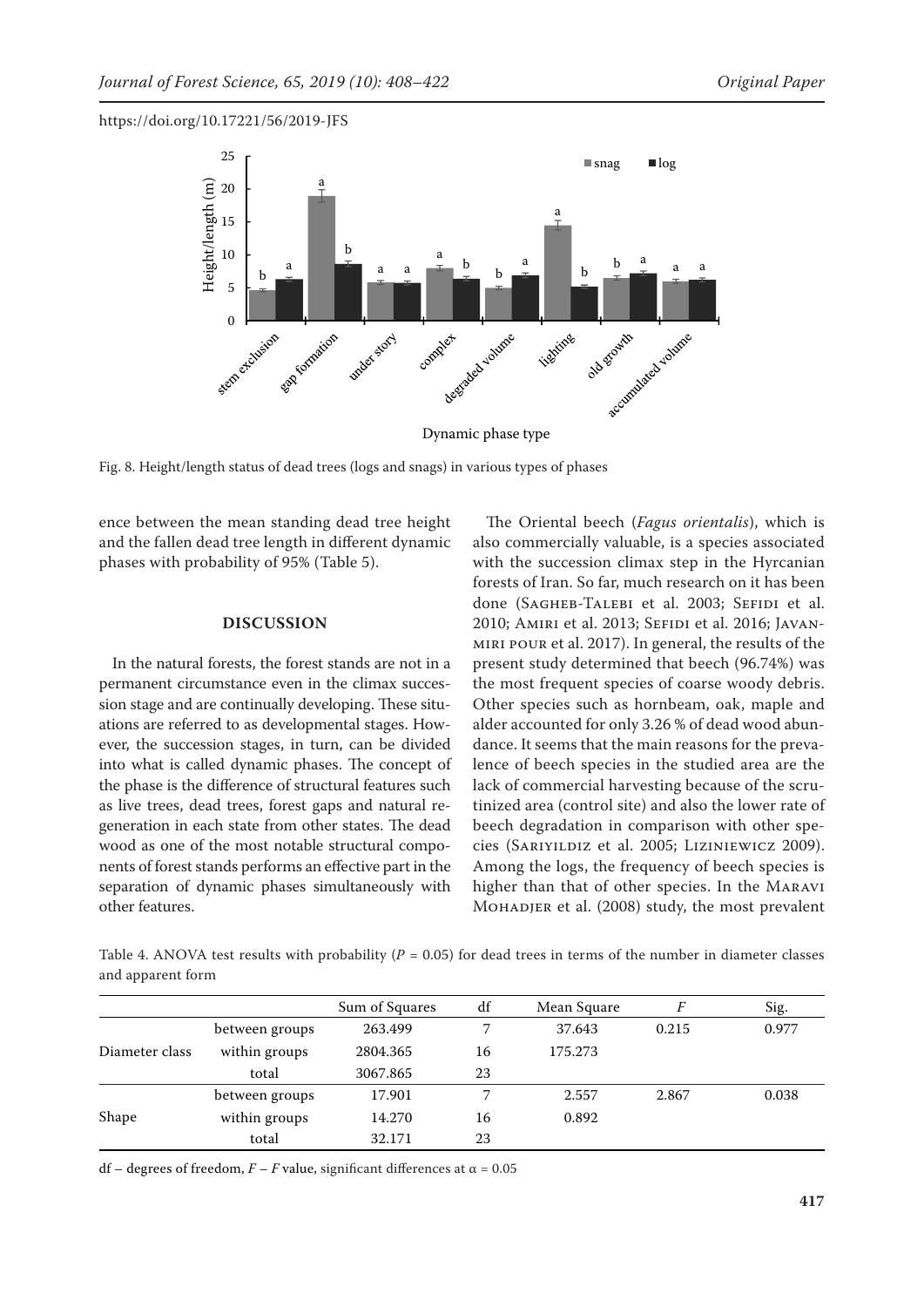| Height         | Sum of Squares | αt | Mean Square |       | Sig.  |
|----------------|----------------|----|-------------|-------|-------|
| Between Groups | 114.213        |    | 16.316      | 1.288 | 0.363 |
| Within Groups  | 101.372        |    | 12.672      |       |       |
| Total          | 215.585        | 15 |             |       |       |

Table 5. ANOVA test results with probability  $(P = 0.05)$  for comparing the dead wood height

df – degrees of freedom,  $F - F$  value, significant differences at  $\alpha = 0.05$ 

species were hornbeam, rye, and other species. The main causes for the higher abundance of hornbeam snags compared to beech snags are known as shorter hornbeam longevity than in beech, damage resulting from felling by the villagers, the high number of hornbeam individuals per unit area, lack of utilization of hornbeam dead trees and the outbreak of the leaf pest of the family Geometridae.

The reason is the higher percentage of fallen beech trees relative to hornbeam, the faster decomposition of hornbeam wood than in beech. The high rate of decay in hornbeam can be attributed to the high-grade conditions for deposition by decomposers and its chemical properties (ALIDADI et al. 2014). Unquestionably, the type of dead wood species is discovered in the examined phases and has no effective function in determining any of them. Therefore, only their abundance is different. For example, the highest average of their frequencies in the gap formation phase was 24 trees per hectare while the lowest mean regularity is at 4.95, which is relevant to the stem exclusion phase.

One of the most essential traits of dead trees is a structural component of their stock in forest stands. In the present study, the dead tree mean volume was  $41.5 \text{ m}^3 \cdot \text{ha}^{-1}$ , which is more than in other studies in northern Iran (Figs 2–4). The main reason is related to the lack of traditional and commercial harvesting from the studied area as the control compartment.

Although there are compelling details in relation to the coarse woody debris volume in the dynamic phases, the results of this study explained that the highest dead wood stock was related to the gap formation phase  $(68.40 \text{ m}^3)$  because in the mentioned phase dry-tree species are observed, especially in the early stages of decay, namely grades 1 and 2  $(69.35$  and  $60.08$  m<sup>3</sup>, respectively) while the stock of dead trees in the last stages of decay is lower. In this phase, the presence of coarse woody debris in order to initiate the beech stand dynamics is necessary in view of the nature and regeneration mechanism of beech species.

Obviously, with the continuation of the dynamic process, thick dead trees are decomposed and provide the required nutrition to deploy natural regeneration (Yang et al. 2014; Diaci 2017). The amount of dead trees in the early stages of decay is higher in the volume degradation phase (decay phase) than in the other phases. The main difference is low volume per hectare  $(7.18 \text{ m}^3 \cdot \text{ha}^{-1})$  and their dimensions are not comparable with the dead tree sizes in the gap formation phase.

Furthermore, the results of this study showed that the lowest stock of coarse woody debris was observed in the stem exclusion phase  $(1.86 \text{ m}^3 \cdot \text{ha}^{-1})$ . Because of the apparent features of this phase, there is an enormous number of low-diameter dead trees that are rapidly decomposed and eliminated consequently, they do not have much volume (Walentowski et al. 2013; Loguercio et al. 2018). Similarly, the highest crown competition occurs in this phase (Oliver, Larson 1996). Therefore, there is regularly a single-storey stand that often includes the completely closed canopy cover. Once the trees are excluded (becoming fine woody debris), near trees quickly fill the empty space depending on the size of the trees and the small dimension of the crown in the stem exclusion phase.

In other phases, the dead wood volume was different and its amount in the ultimate decay stages stays greater than in the initial stages such as understorey initiation, lighting, old-growth and increasing volume (optimum) phases. As an example, the volume and number of dead woods are low and often in more advanced stages of decay in the increasing volume phase. Further, some live trees become dead trees when they reach longevity time in the old-growth phase. For this reason, the coarse woody debris volume in this phase is higher than in the other phases  $(12.02 \text{ m}^3 \cdot \text{ha}^{-1})$ , except for the gap formation phase (Figs 2–4; Table 4).

Other significant traits of dead wood are distribution of its diameter classes (Table 1; Fig. 5). The results of this study show that the highest frequency of dead wood in the diameter classes is similar to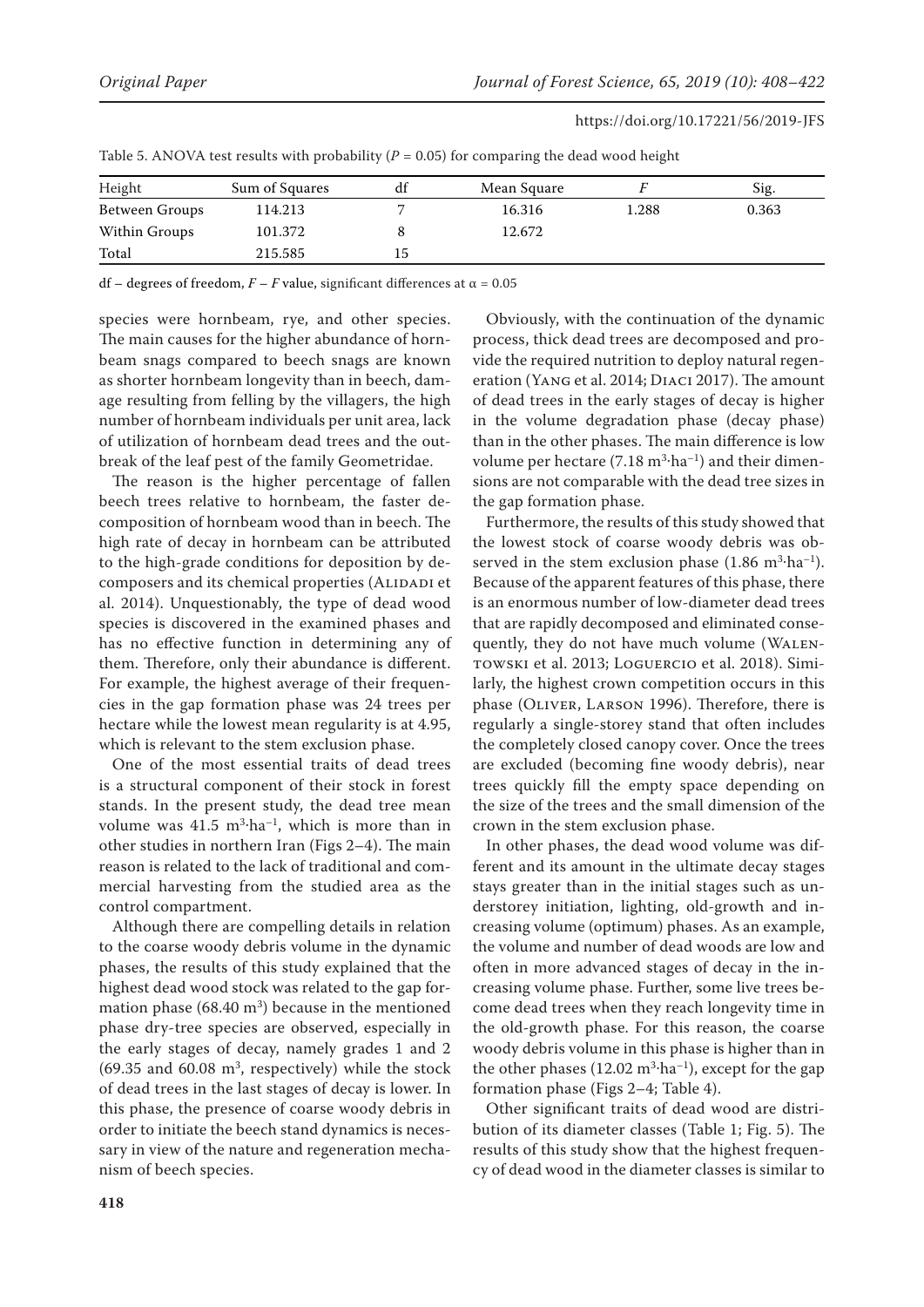the distribution pattern of live trees in the diameter classes. In other words, the dead wood frequency in lower diameter classes is high while their number in the higher diameter classes is small but it has a large size. Therefore, this pattern returned in most of the dynamic phases, with some difference, with the exception of the gap formation phase. The most significant causes for this pattern not occurring in the gap formation phase are related to the high stock of dead wood in terms of abundance and volume, especially large-sized dead trees.

Generally, the highest percentage of dead trees in terms of standing or fallen ones are fallen dead trees (logs) (Tables 2 and 4; Fig. 6). The results showed that the standing dead tree ratio is about of the total dead tree stock. In the study of Habashi (1997), this ratio was equal to 23% in Mazandaran Vaz forest, in the study of Zolfaghari (2004) to 26% in the Chelir district of Kheyroud Forest and in SEFIDI's research (2007) it was about 37% and 40% for the Patom and Namkhaneh districts of Kheyroud Forest. The higher amount of logs is due to the falling of standing dead trees because of their drying and gravity (OBERLE et al. 2018). In first-degree dead trees due to the presence of branches, wind can be one of the effective factors in dead tree falling.

In relation to the height of dead trees, the results of this study showed that the most frequent were the dead trees in the gap formation phase. In other phases, although the differences are unobjectionable, they are not comparable with the coarse woody debris height in the gap formation phase (Fig. 7; Tables 3 and 5). The most important reason for this condition in dead wood is the impossibility of a static state due to the progress of decay rates. Because the components of dead wood are heavy during rain and rain absorption, they fell due to weight loss, become fragmented and logs. The logs decompose in a shorter period of time because of the warmer climate in the northern part of Iran compared to Europe. Therefore, a lower volume of logs exists on the early decay stages and they have a shorter length.

Considering the discussed issues, in general, the coarse woody debris amount in the forest varies according to habitat, evolutionary stage, volume and diversity of tree species. Therefore, the use of coarse woody debris is a particularly valuable tool in determining and distinguishing the dynamic phases. Dynamic phases can also be used to study the dynamics of northern forests of Iran in the long-term. It is also to be used to improve management interventions in the management of valuable forests of northern Iran (Hyrcanian forests).

#### **Re f e r e n c e s**

- Amiri M., Rahmani R., Sagheb-Talebi K., Habashi H. (2013): Dynamic and structural characteristics of a natural unlogged oriental beech (*Fagus orientalis* Lipsky) stand during a 5-year period in Shast Kalate forest, northern Iran. The International Journal of Environmental Resources Research, 1: 107–29.
- Almquist E., Jack B., Messina G. (2002): ariation of the treefall gap regime in a bottomland hardwood forest: relationship with microtopography. Forest Ecology and Management, 157: 155–163.
- Atici E, Colak A.H, Rotherham I.D. (2008): Coarse dead wood volume of managed Oriental beech (*Fagus orientalis* Lipsky) stands in Turkey. Investigaciόn Agraria: Sistemas y Recursos Forestales, 17: 216–227.
- Bobiec A. (2002): Living stands and dead wood in the Białowieża Forest: suggestions for restoration management. Forest Ecology and Management, 165: 121–136.
- Brown S., Mo J., McPherson J.K., Bell D.T. (1996): Decomposition of woody debris in Western Australian forests. Canadian Journal of Forestry Research, 26: 954–966
- Carmona M.R., Armesto J.J., Aravena J.C., Perez C.A. (2002): Coarse woody detritus biomass in successional and primary temperate forests in Chiloe Island, Chile. Forest Ecology and Management, 164: 265–275.
- Christensen M., Hahn K., Mountford E., Wijdeven S., Manning D., Standovar T., Odor P., Rozenbergar D. (2003): Study on deadwood in European beech forest reserves. Work package 2 in the Nat-Man project (Nature-based Management of beech in Europe). European Community 5th Framework Programme. URL: http://www.flec.kvl.dk/natman.
- Christensen M., Hahn K., Mountford E., Odor P., Standovar T., Rozenbergar D., Wijdeven S., Mayer P., Winter S., Vrska T. (2005): Dead wood in European beech (*Fagus sylvatica*) forest reserves. Forest Ecology and Management, 210: 267–282.
- Clark D.F., Kneeshaw D.D., Burton P.J., Antos J.A. (1998): Coarse woody debris in sub-boreal spruce forests of westcentral British Columbia. Canadian Journal of Forestry Research, 28: 284–290.
- Cronkleton P., Guariguata M.R., Albornoz M.A. (2012): Multiple use forestry planning: timber and Brazil nut management in the community forests of Northern Bolivia. Forest Ecology and Management, 268: 49–56.
- Diaci J. (2017): Challenges for uneven-aged silviculture in restoration of post-disturbance forests in Central Europe: a synthesis. Forests, 8:378.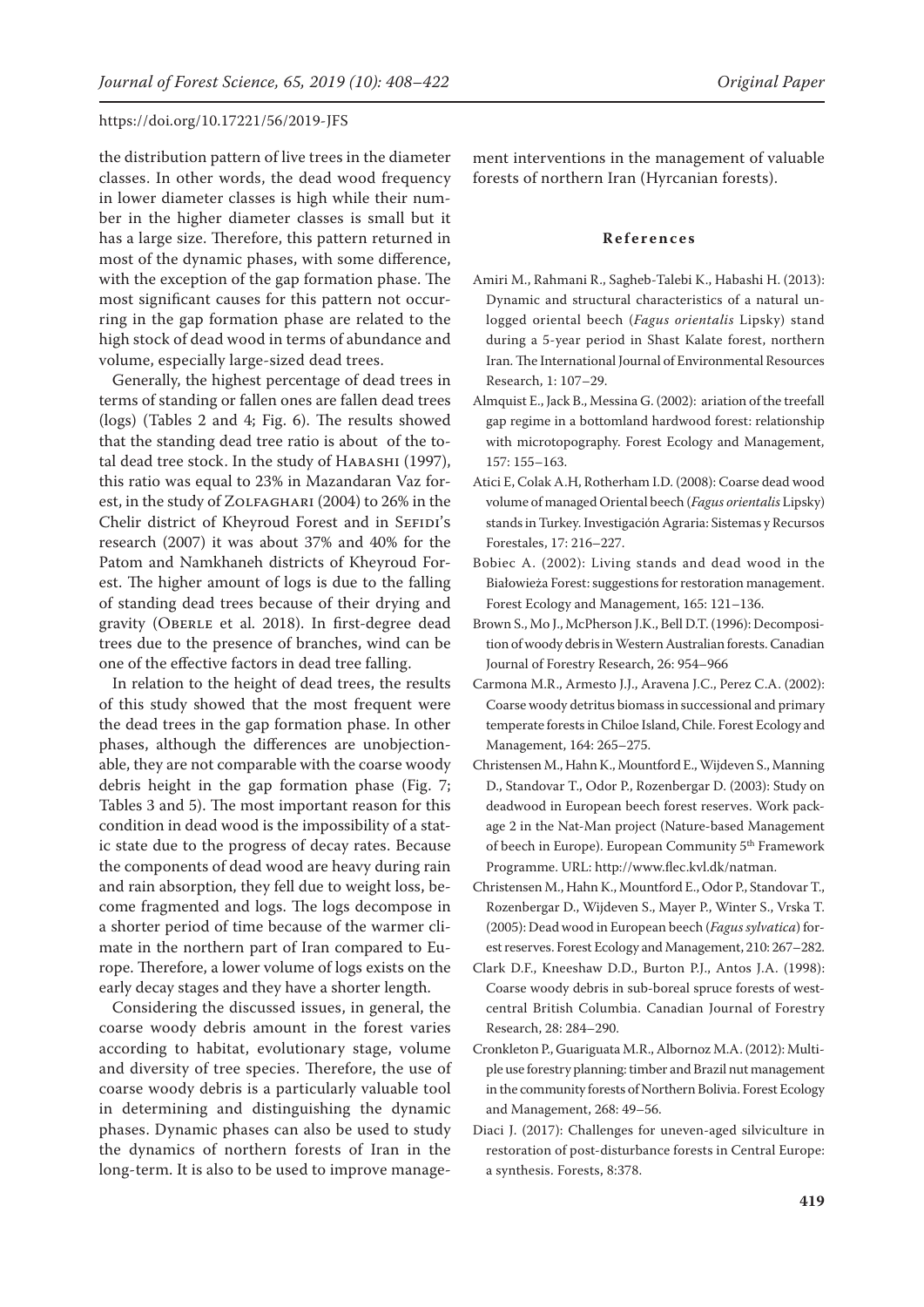- Elgar A.T., Freebody K., Pohlman C.L., Shoo L.P., Catterall C.P. (2014): Overcoming barriers to seedling regeneration during forest restoration on tropical pasture land and the potential value of woody weeds. Frontiers in Plant Science, 5: 1–10.
- Elton C. (1966): Dying and Deadwood. The patterns of animal communities. New York, Wiley: 279–305.
- Etemad V., Namiranian M., Zobeiri A., Majnounian B., Moradi Gh. (2013): Qualitative and quantitative variation of forest stands after one period of forest management plan (case study: Namkhane District of Kheyrud Forest). Journal of Forest and Wood Products (JFWP) (Iranian Journal of Natural Resources), 66: 243–256.
- Frelich L. (2016): Forest dynamics. [Version 1; referees: 2 approved]. F1000Research 5 (F1000 Faculty Rev): 1–10.
- Fridman J., Walheim M. (2000): Amount, structure, and dynamics of dead wood on managed forestland in Sweden. Forest Ecology and Management, 131: 23–36.
- Glaeser C. (2006): The Floristic Composition and Community Structure of the Forest Park Woodland, Queens County, New York, Urban Habitats, 4: 102–126.
- Glatthorn J., Pichler V., Hauck M., Leuschner C. (2017): Effects of forest management on stand leaf area: comparing beech production and primeval forests in Slovakia. Forest Ecology and Management, 389: 76– 85.
- Graham R.T., Harvey A.E., Jurgensen M.F., Jain T.B., Tonn J.R., Page-Dumroese D.S. (1994): Managing coarse woody debris in forests of the Rocky Mountains. USDA-Forest Service Research Paper INT-RP-477 United States Department of Agriculture, Forest Service, lntermountain Research Station: 1–13.
- Grove S.J. (2001): Extent and composition of dead wood in Australian lowland tropical rainforest with different management histories. Forest Ecology and Management, 154: 35–53.
- Harmon M.E., Franklin J.F., Swanson F.J., Sollins P., Gregory S.V., Lattin J.D., Anderson N.H., Cline S.P., Aumen N.G., Sedell J.R., Lienkaemper G.W., Cromack K.Jr., Cummins K.W. (1986): Ecology of coarse woody debris in temperate ecosystems. Advances in Ecological Research, 15: 133–302.
- Harmon M., Sexton J. (1986): Guidelines for measurements of woody detritus in forest ecosystems. Seattle, University of Washington: 73.
- Harmon M.E., Hua C. (1991): Coarse woody debris dynamics in two old growth ecosystems comparing a deciduous forest in China and a conifer forest in Oregon. Bioscience, 41: 604–610.
- Hagan J.M., Grove S.L. (1999): Coarse woody debris: humans and nature competing for trees. Journal of Forestry, 97: 6–11.

Hély C., Bergeron Y., Flannigan M.D. (2000): Coarse woody debris in the southeastern Canadian boreal forest: composition and load variations in relation to stand replacement. Canadian Journal of Forest Research, 30: 674–687

- Henry J.D., Swan J.M.A. (1974): Reconstruction of forest history from live and dead plant material: an approach to the study of forest succession in southwest New Hampshire. Ecology 55: 772–783.
- Heilmann-Clausen J., Christensen M. (2004): Does size matter? On the importance of various dead wood fractions for fungal diversity in Danish beech forests. Forest Ecology and Management, 201: 105–117.
- Huston M. (1996): Models and management implication of coarse woody debris impacts on biodiversity. In: Mcminn J.W., Crossley D.A. (eds.): Proceedings of the Workshop on Coarse Woody Debris in Southern Forests: Effects on Biodiversity. Asheville, U.S. Department of Agriculture Forest Service: 139–143.
- Idol T.W., Figler R.A., Pope P.E., Ponder F. (2001): Characterization of coarse woody debris across a 100 year chronosequence of upland oak-hickory forests. Forest Ecology and Management, 149: 153–161.
- Javanmiri Pour M., Mohadjer M., Etemad V., Jourgholami M. (2017): [Determining structural variation in a managed mixed](file:///W:/Redakto%c5%99i/JFS/JFS%202019/JFS%2010-2019/javascript:void(0)) [stand in an old-growth forest, northern Iran](file:///W:/Redakto%c5%99i/JFS/JFS%202019/JFS%2010-2019/javascript:void(0)). Journal of Forestry Research: 1–13.
- Jentsch A., Beierkuhnlein C., White P.S. (2002): Scale, the dynamic stability of forest ecosystems, and the persistence of biodiversity. Silva Fennica, 36: 393–400.
- Jordan G.J., Ducey M.J., Gove J.H. (2004): Comparing lineintersect, fixed-area, and point relascope sampling for dead and downed coarse woody material in a managed northern hardwood forest. Canadian Journal of Forest Research, 34: 1766–1775.
- Karki L., Hallgren S.W. (2015): Tree-fall gaps and regeneration in old-growth cross timbers forests. Natural Areas Journal, 35 :533–41.
- Korpel S. (1982): Degree of equilibrium and dynamic change of the forest an example of natural forest of Slovakia. Acta Faculties Forestails, Zvolen, 24: 9–30.
- Korpel S. (1995): Die Urwalder der westkarpaton. Stuttgart, Gustav Fisher: 310.
- Liziniewicz M. (2009): The development of beech in monoculture and mixtures. [Master Thesis.] Alnarp, Forest Management SLU/Southern Swedish Forest Research Centre, Swedish University of Agricultural Sciences: 56.
- Loguercio G.A., Donoso P.J., Müller-Using S., Dezzotti A., Urretavizcaya M.F., Navarro C.O., Martin M., Schlegel B., Müller-Using B., Mujica R., González-Peñalba M., Attis Beltrán H., Caselli M. (2018): Silviculture of temperate mixed forests from South America. In: Bravo-Oviedo A., Pretzsch H., del Río M. (eds.): Dynamics, silviculture and management of mixed forests. Springer: 271–317.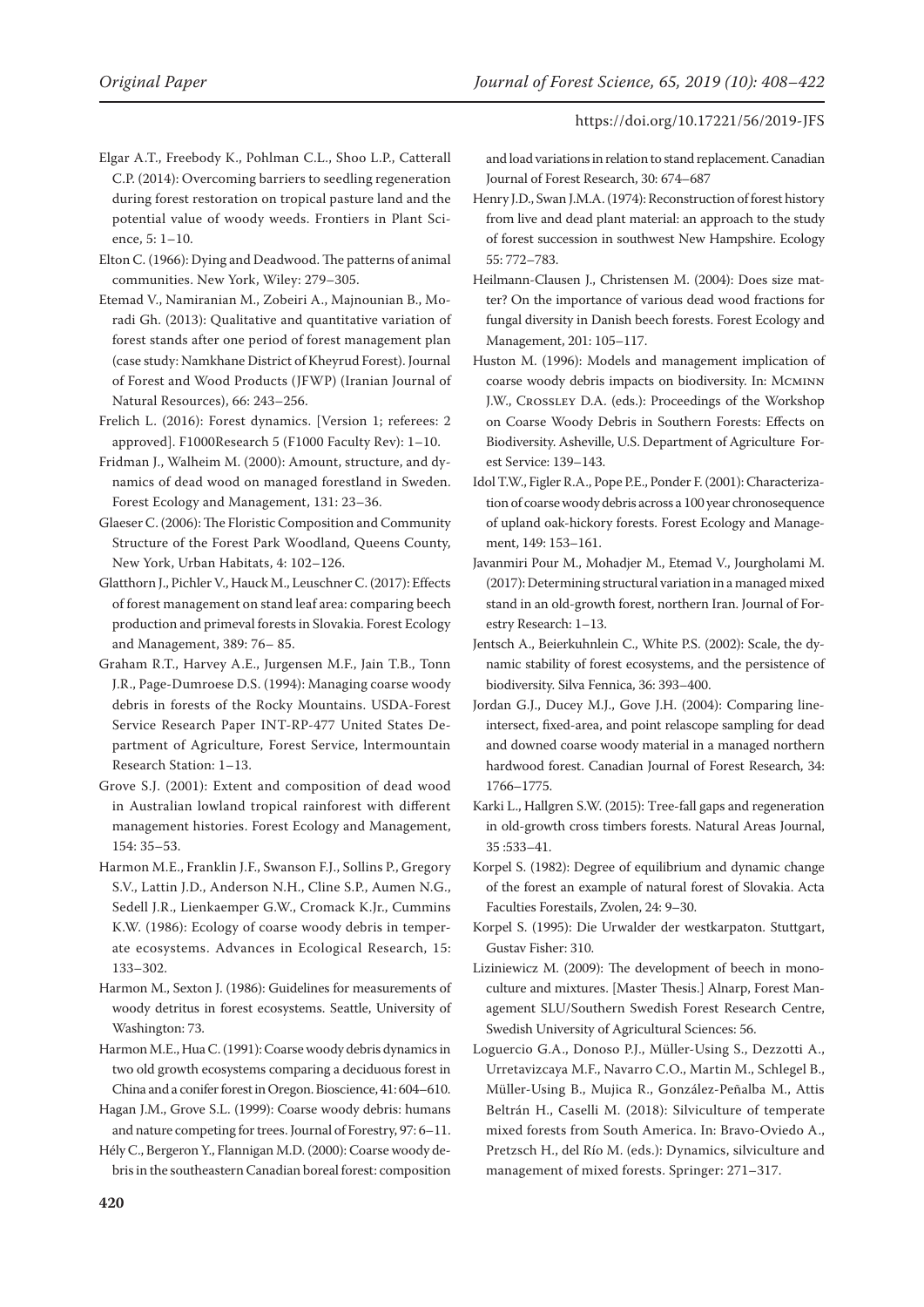- Mackensen J., Bauhus J., Webber E. (2003): Decomposition rates of coarse dead wood a review with particular emphasis on Australian tree species. Australian Journal of Botany, 51: 27–37.
- Mari M.L.G., Toledo J.J., Nascimento H.M.E., Zartman C.E. (2016): Regional and fine scale variation of holoepiphyte community structure in Central Amazonian white-sand forests. Biotropica, 48: 70–80.
- Maser C., Anderson R.G., Cromack K.Jr., Williams J.T., Martin R.E. (1979): Dead and down woody material. In: Thomas J.W. (ed.): Wildlife habitats in managed forests: The Blue Mountains of Oregon and Washington. Washington, DC, USDA Forest Service and Agriculture Handbook 553: 79–85.
- Mayer P., Schmidt M. (2011): Accumulation of dead wood in abandoned beech (*Fagus sylvatica* L.) forests in northwestern Germany. Forest Ecology and Management, 261: 342–352.
- McComb W., Lindenmayer D. (1999): Dying, dead, and down trees. In: Hunter M.L. (ed.): Maintaining biodiversity in forest ecosystems. Cambridge, Cambridge University Press: 335–372.
- McWinn J.W., Crossely D.A. (1996): Biodiversity and Coarse Woody Debris in Southern Forests. Ashville, NC USDA Forest Service General Technical Report SE-94: 146.
- Motta R., Berretti R., Lingua E., Piussi P. (2006): Course woody debris, forest structure and regeneration in the Valbona Forest Reserve, Paneveggio, Italian Alps. Forest Ecology and Management, 235: 155–163.
- Mountford E. (2002): Fallen dead wood in levels near natural beech forest at La Tilliae reverse, Fontainebleau, France. Forestry, 75: 203–208.
- Müller S.U., Bartsch N. (2009): Decay dynamic of coarse and fine woody debris of a beech (*Fagus sylvatica* L.) forest in Central Germany, European Journal of Forest Research, 128: 287–296.
- Nilsson S.G., Niklasson M., Hedin J., Aronsson G., Gutowski J.M., Linder P., Ljungberg H., Mikusinski G., Ranius T. (2002): Densities of large living and dead trees in oldgrowth temperate and boreal forests. Forest Ecology and Management, 161: 189–204.
- Nordén B., Ryberg M., Götmark F., Olausson B. (2004): Relative importance of coarse and fine woody debris for the diversity of wood-inhabiting fungi in temperate broadleaf forests. Biological Conservation, 117: 1–10.
- Oberle B., Ogle K., Zanne A.E., Woodall C.W. (2018): When a tree falls: controls on wood decay predict standing dead tree fall and new risks in changing forests. PLoS One, 13: https://doi.org/10.1371/journal.pone.0196712.
- Ódor P., Heilmann-Clausen J., Christensen M., Aude E., van Dort K.W., Piltaver A., Siller I., Veerkamp M.T., Walleyn R., Standovar T., van Hees A.F.M., Kosec J., Matocec N.,

Kraigher H., Grebenc T. (2006): Diversity of dead wood inhabiting fungi and bryophytes in semi-natural beech forests in Europe. Biological Conservation, 131: 58–71.

- Oliver C.D., Larson B.C. (1996): Forest Stand Dynamics. New York, Wiley: 520.
- Oldeman R.A.A. (1990): Forests: Elements of Silvology. Berlin, Barcelona, Springer-Verlag: 648.
- Paltto H., Norde N.B., Gotmark F. (2008): Partial cutting as a conservation alternative for oak (*Quercus* spp.) forest response of bryophytes and lichens on dead wood. Forest Ecology and Management, 256: 536–547.
- Pedlar J.H., Pearce J.L., Venier L.A., McKenney D.W. (2002): Coarse woody debris in relation to disturbance and forest type in boreal Canada. Forest Ecology and Management, 158: 189–194.
- Peixoto H., Roxo M., Koolen H., da Silva F., Silva E., Braun M.S., Wang X., Wink M.J.M. (2018): *Calycophyllum spruceanum* (Benth.), the amazonian "tree of youth" prolongs longevity and enhances stress resistance in Caenorhabditis elegans. Molecules, 23: 534.
- Sagheb-Talebi Kh., Delfan Abazari B., Namiranian M. (2003): Description of decay stage in a natural Oriental beech (*Fagus orientalis* Lipsky) forest in Iran, preliminary results. In: Commarmot B., Hamor F.D. (Eds.): Natural forests in the temperate zone of Europe-values and utilization. Proceedings of conference in Mukachevo, Ukraine, October 13–17, 2003: 130–134.
- Saniga M., Schutz J. (2001): Dynamics of changes in dead wood share in selected beech virgin forests in Slovakia within their development cycle. Journal Forest Sciences 47: 557–565.
- Santiago J., Amanda D. (2005): Dead trees resources for forest wildlife, extension fact sheet. Ohio State University extension. Available at: https://woodlandstewards.osu.edu/sites/ woodlands/files/imce/0018.pdf
- Sariyildiz T., Tüfekcioglu A., Kücük M. (2005): Comparison of decomposition rates of beech (*Fagus orientalis* Lipsky) and spruce (*Picea orientalis* (L.) link) litter in pure and mixed stands of both species in Artvin, Turkey. Turkey Journal of Agriculture and Forestry, 29: 429–38.
- Sefidi K., Marvie-Mohadjer M.R. (2010): Characteristics of coarse woody debris in successional stages of natural beech (*Fagus orientalis*) forests of Northern Iran. Journal of Forest Science, 56: 7–17.
- Sefidi K. (2012): Late successional stage Dynamics in Natural Oriental Beech (*Fagus orientalis* Lipsky) Stands, Northern Iran. [Ph.D Thesis.] University of Tehran: 174.
- Sefidi K., Darabad F.E., Azaryan M. (2016): Effect of topography on tree species composition and volume of coarse woody debris in an Oriental beech (*Fagus orientalis* Lipsky) old growth forests, northern Iran. iForest, 9: 658–665.